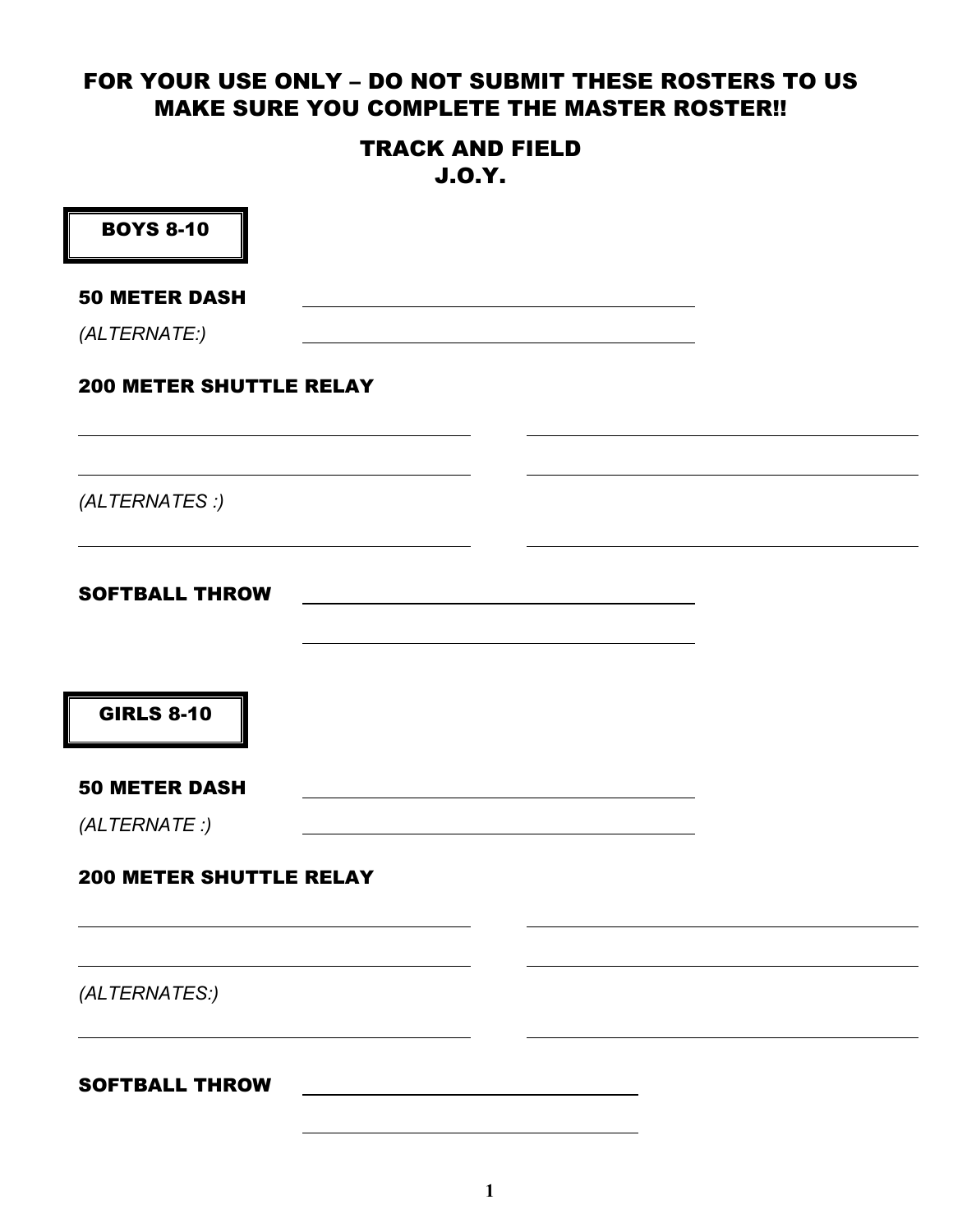| <b>BOYS 11-12</b>              |  |  |
|--------------------------------|--|--|
| <b>50 METER DASH</b>           |  |  |
| (ALTERNATE:)                   |  |  |
| <b>200 METER SHUTTLE RELAY</b> |  |  |
| (ALTERNATES:)                  |  |  |
| <b>SOFTBALL THROW</b>          |  |  |
| <b>LONG JUMP</b>               |  |  |
| <b>GIRLS 11-12</b>             |  |  |
| <b>50 METER DASH</b>           |  |  |
| (ALTERNATE:)                   |  |  |
| <b>200 METER SHUTTLE RELAY</b> |  |  |
|                                |  |  |
| (ALTERNATES:)                  |  |  |
| <b>SOFTBALL THROW</b>          |  |  |
| <b>LONG JUMP</b>               |  |  |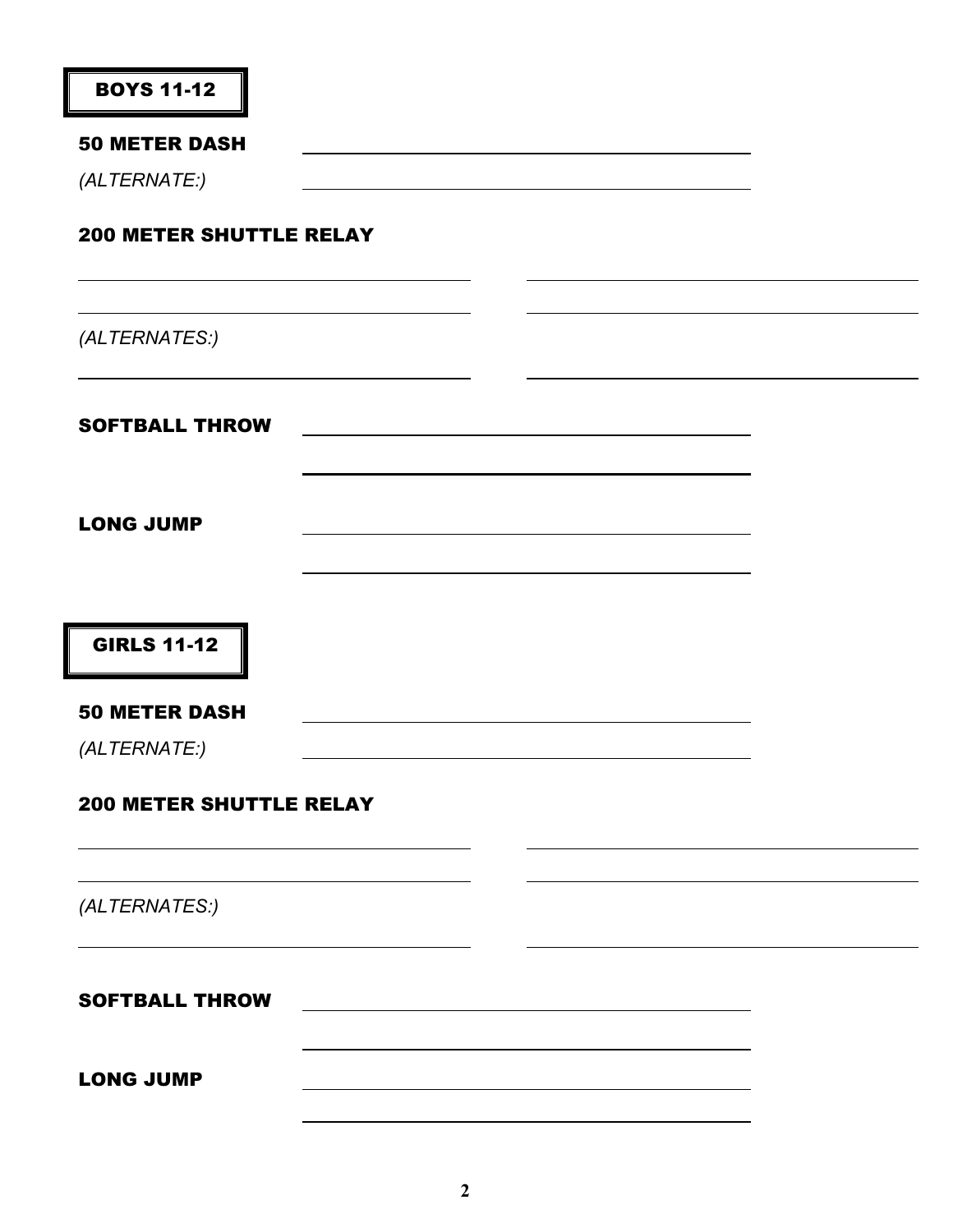| <b>BOYS 13-15</b>                                                                                                                        |                     |
|------------------------------------------------------------------------------------------------------------------------------------------|---------------------|
| <b>100 METER DASH</b>                                                                                                                    |                     |
| <b>400 METER RUN</b>                                                                                                                     |                     |
| 800 METER RUN<br><u> 1989 - Johann Stoff, deutscher Stoffen und der Stoffen und der Stoffen und der Stoffen und der Stoffen und der </u> |                     |
| <b>1 MILE RUN</b>                                                                                                                        |                     |
| <b>400 METER RELAY</b>                                                                                                                   |                     |
|                                                                                                                                          |                     |
| <b>LONG JUMP</b>                                                                                                                         |                     |
| <b>SHOT PUT</b>                                                                                                                          |                     |
| <b>GIRLS 13-15</b>                                                                                                                       |                     |
| <b>100 METER DASH</b><br><u> 1989 - Johann Barbara, martxa alemaniar a</u>                                                               |                     |
| <b>400 METER RUN</b>                                                                                                                     | $\left(ALT.\right)$ |
| 800 METER RUN                                                                                                                            |                     |
| <b>1 MILE RUN</b>                                                                                                                        |                     |
| <b>400 METER RELAY</b>                                                                                                                   |                     |
|                                                                                                                                          |                     |
| <b>LONG JUMP</b>                                                                                                                         |                     |
| <b>SHOT PUT</b>                                                                                                                          |                     |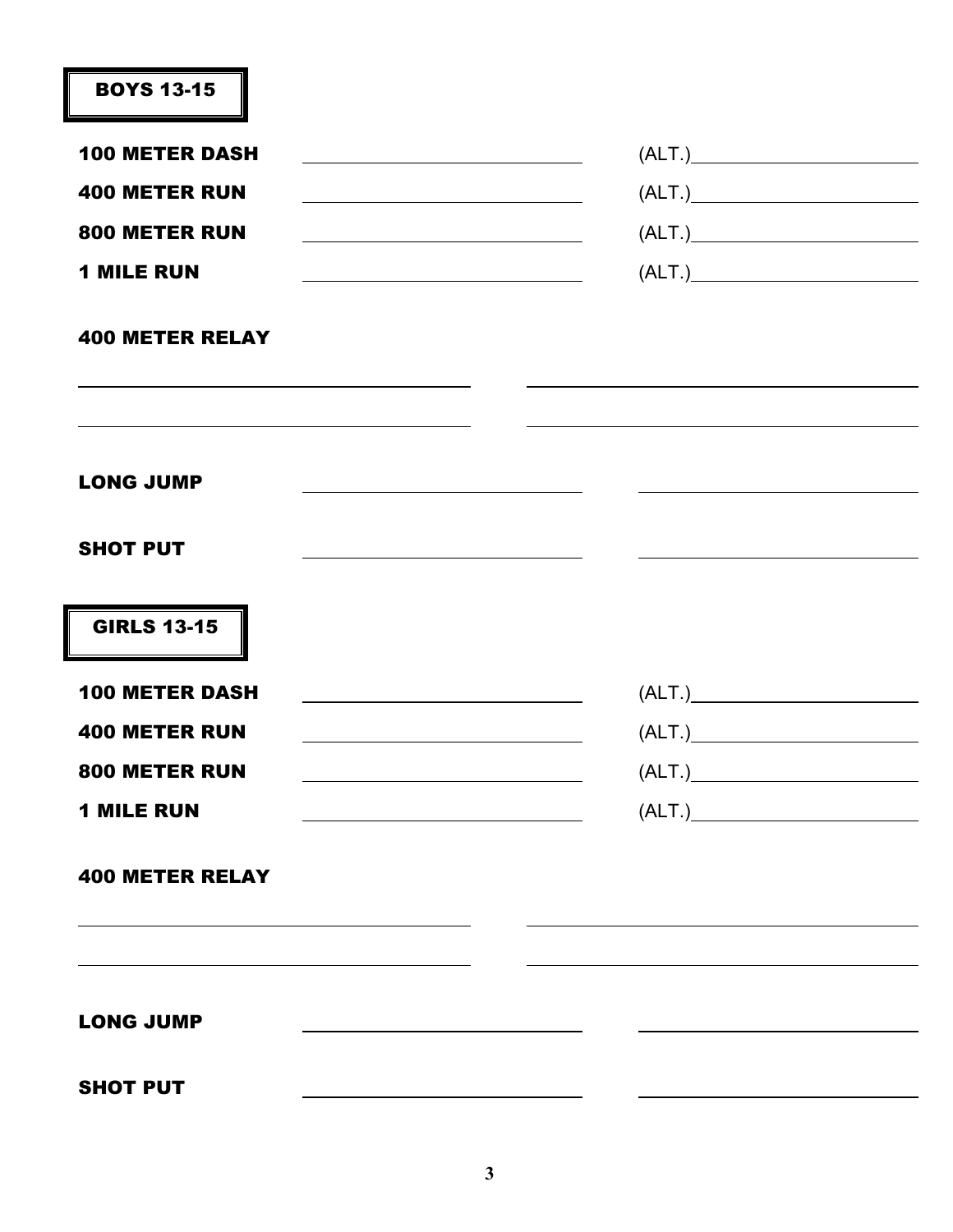| <b>BOYS 16-18</b>                                                                                                                         |                           |
|-------------------------------------------------------------------------------------------------------------------------------------------|---------------------------|
| <b>100 METER DASH</b><br><u> 1980 - Johann Barbara, martxa alemaniar a</u>                                                                |                           |
| <b>400 METER RUN</b>                                                                                                                      |                           |
| 800 METER RUN<br><u> 1980 - Johann Barn, mars ann an t-Amhain Aonaich an t-Aonaich an t-Aonaich an t-Aonaich an t-Aonaich an t-Aon</u>    |                           |
| <b>1 MILE RUN</b>                                                                                                                         |                           |
| <b>400 METER RELAY</b>                                                                                                                    |                           |
| <b>LONG JUMP</b>                                                                                                                          |                           |
| <b>SHOT PUT</b>                                                                                                                           |                           |
| <b>GIRLS 16-18</b>                                                                                                                        |                           |
| <b>100 METER DASH</b>                                                                                                                     | $\overline{(ALT.)}$       |
| <b>400 METER RUN</b>                                                                                                                      | $\overbrace{\text{ALT.}}$ |
| 800 METER RUN<br><u> 1989 - Johann Stoff, deutscher Stoffen und der Stoffen und der Stoffen und der Stoffen und der Stoffen und der</u>   |                           |
| <b>1 MILE RUN</b><br><u> 1980 - Johann Barn, fransk politik (f. 1980)</u>                                                                 |                           |
| <b>400 METER RELAY</b>                                                                                                                    |                           |
| <u> 1989 - Andrea Barbara, Amerikaansk politiker (d. 1989)</u>                                                                            |                           |
| <b>LONG JUMP</b><br><u> 1989 - Johann Barbara, martin amerikan basar dan basa dan basa dan basa dalam basa dalam basa dalam basa dala</u> |                           |
| <b>SHOT PUT</b>                                                                                                                           |                           |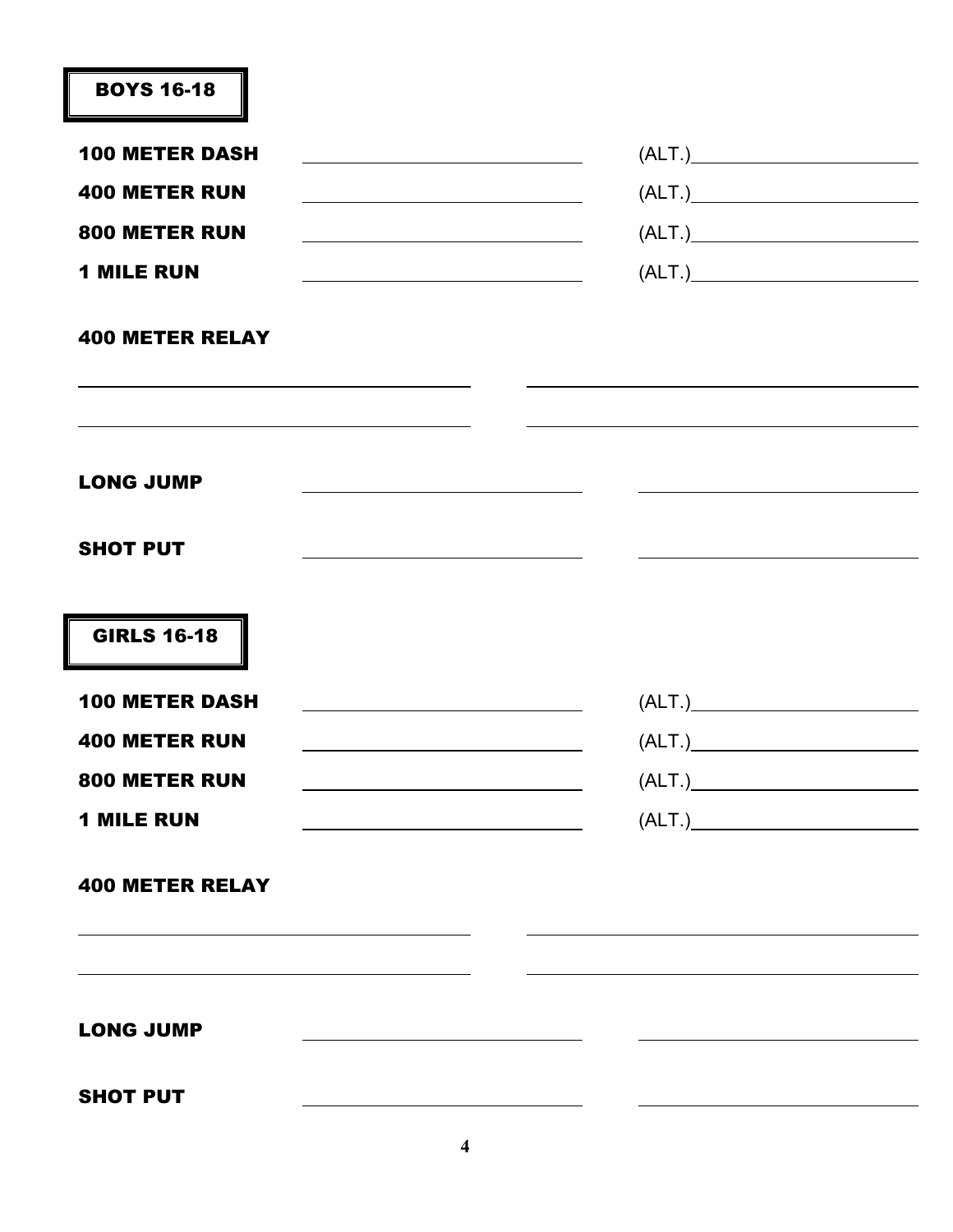## 10 KILOMETER RUN

| <b>13-15 YR OLDS</b> | <b>BOYS</b>  | <b>GIRLS</b>   |
|----------------------|--------------|----------------|
| <b>16-18 YR OLDS</b> | <b>BOYS</b>  | <b>GIRLS</b>   |
| <b>19-29 YR OLDS</b> | <b>MALES</b> | <b>FEMALES</b> |
| <b>30-39 YR OLDS</b> | <b>MALES</b> | <b>FEMALES</b> |
| <b>40-49 YR OLDS</b> | <b>MALES</b> | <b>FEMALES</b> |
| <b>50-59 YR OLDS</b> | <b>MALES</b> | <b>FEMALES</b> |
| <b>60 AND OVER</b>   | <b>MALES</b> | <b>FEMALES</b> |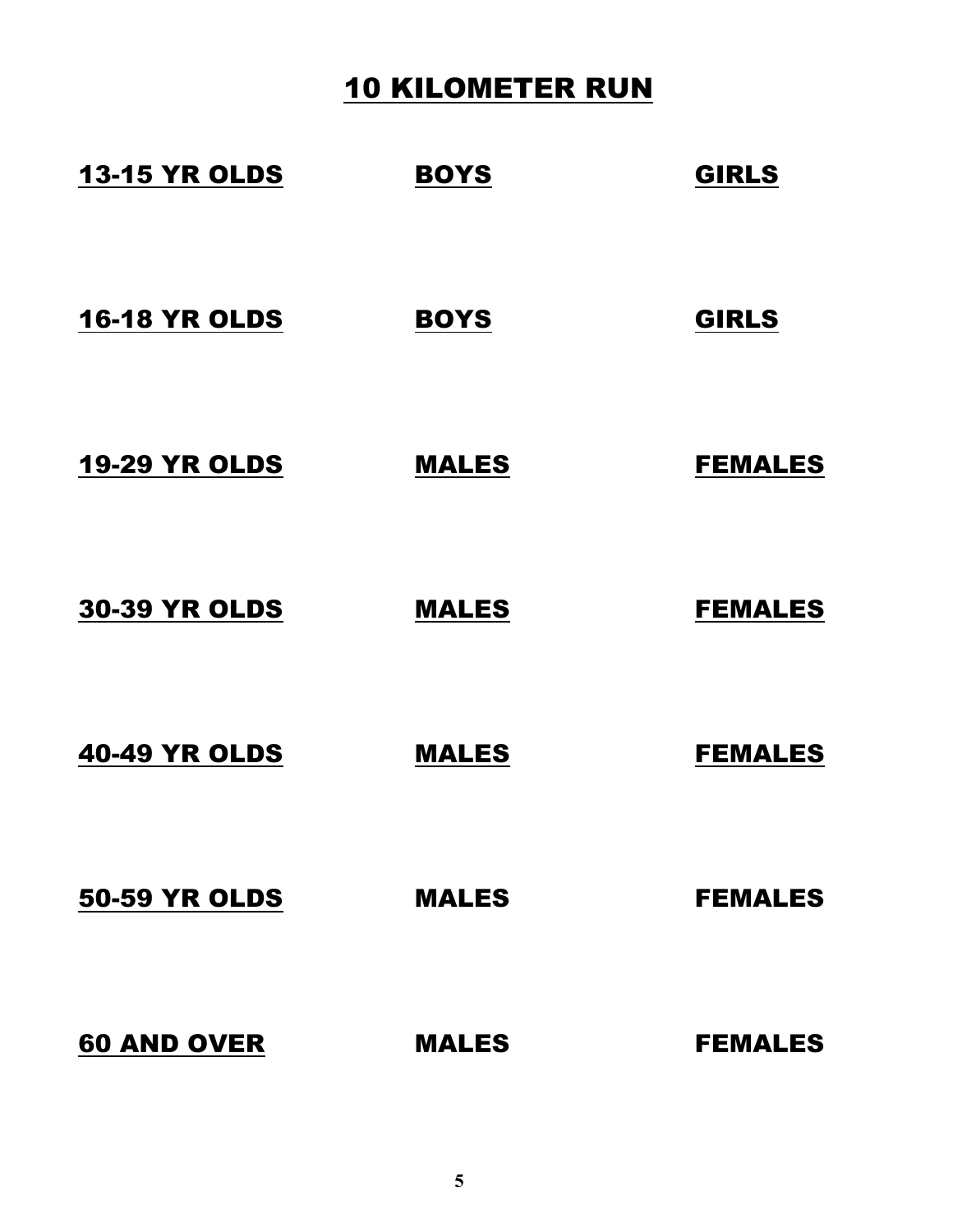| <b>EVENT</b>                         | <b>NAME</b> | <b>AGE</b> |
|--------------------------------------|-------------|------------|
| <b>J.O.Y. GIRLS - 10 &amp; UNDER</b> |             |            |
| 25 YD. FREESTYLE:                    |             |            |
| <b>25 YD. BACKSTROKE:</b>            |             |            |
| 50 YD. FREESTYLE:                    |             |            |
| 100 YD. FREESTYLE RELAY:             |             |            |
|                                      |             |            |
|                                      |             |            |
| <b>J.O.Y. GIRLS - 12 &amp; Under</b> |             |            |
| 25 YD. FREESTYLE:                    |             |            |
| <b>25 YD. BACKSTROKE:</b>            |             |            |
| 50 YD. FREESTYLE:                    |             |            |
| <b>50 YD. BREASTSTROKE:</b>          |             |            |
| 100 YD. FREESTYLE RELAY:             |             |            |
|                                      |             |            |
|                                      |             |            |
|                                      |             |            |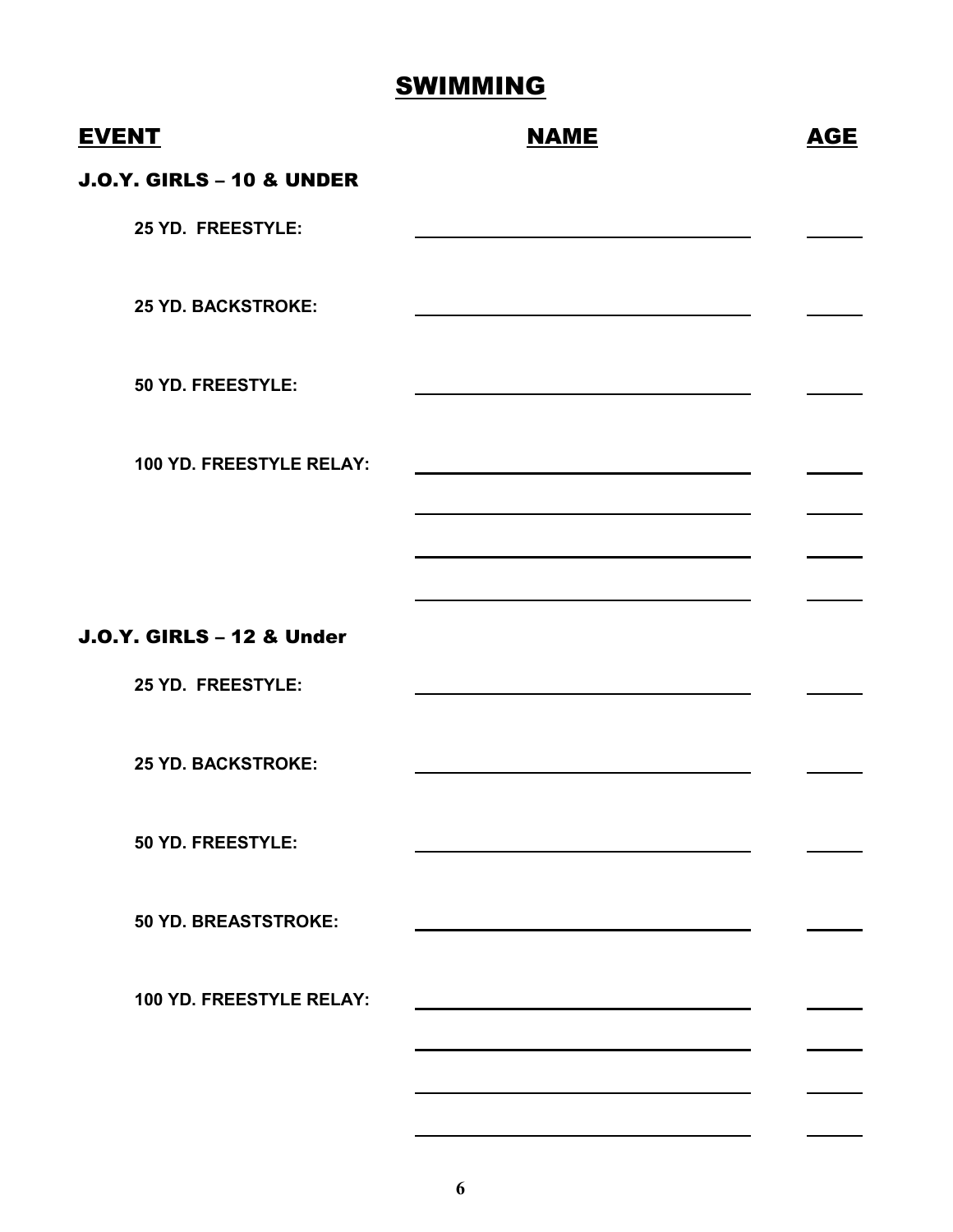| <b>EVENT</b>                        | <b>NAME</b> | AGE |
|-------------------------------------|-------------|-----|
| <b>J.O.Y. BOYS - 10 &amp; UNDER</b> |             |     |
| 25 YD. FREESTYLE:                   |             |     |
| <b>25 YD. BACKSTROKE:</b>           |             |     |
| 50 YD. FREESTYLE:                   |             |     |
| 100 YD. FREESTYLE RELAY:            |             |     |
|                                     |             |     |
| <b>J.O.Y. BOYS - 12 &amp; UNDER</b> |             |     |
| 25 YD. FREESTYLE:                   |             |     |
| <b>25 YD. BACKSTROKE:</b>           |             |     |
| 50 YD. FREESTYLE:                   |             |     |
| 50 YD. BREASTSTROKE:                |             |     |
| 100 YD. FREESTYLE RELAY:            |             |     |
|                                     |             |     |
|                                     |             |     |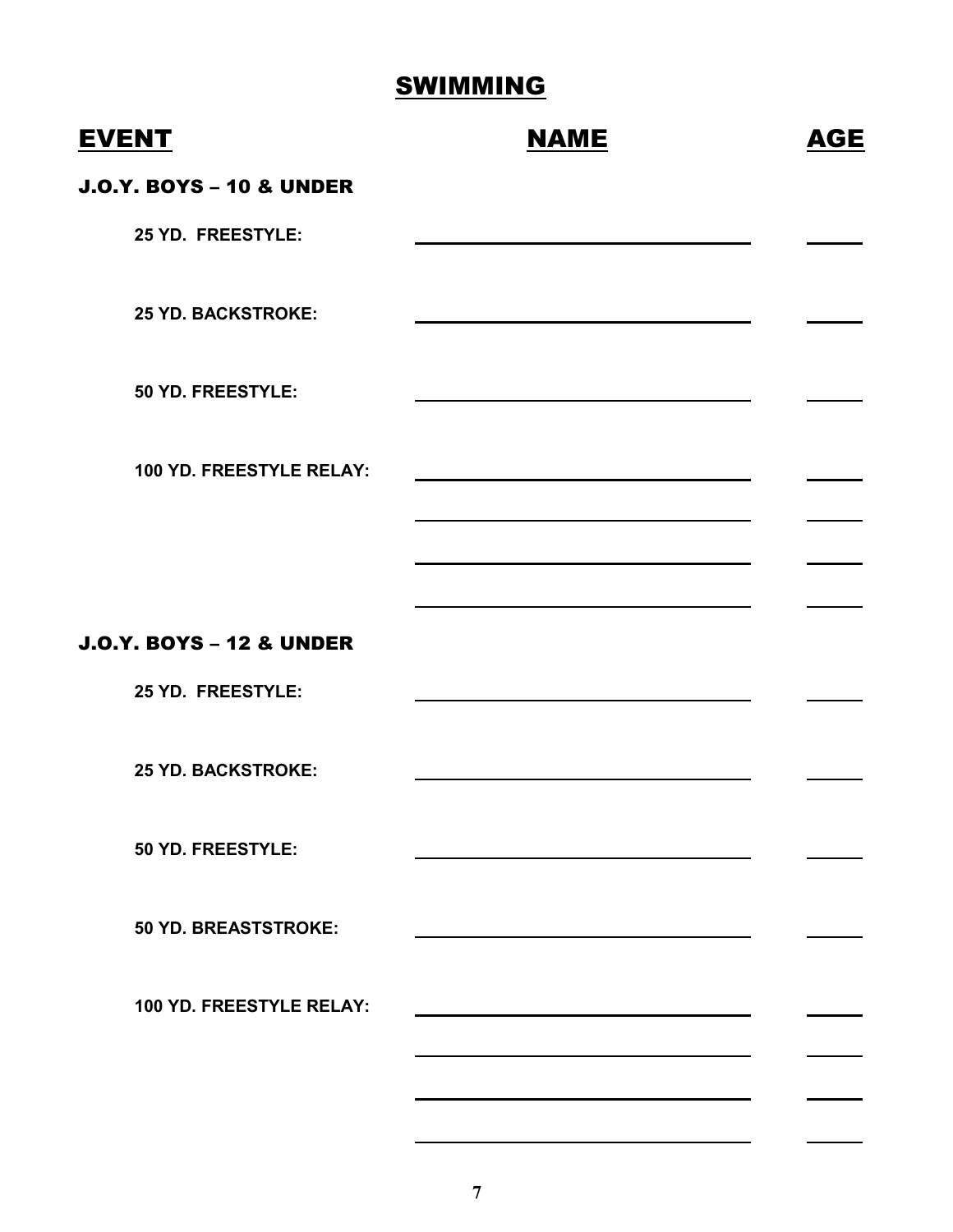| <b>EVENT</b>                         | <b>NAME</b> | <b>AGE</b> |
|--------------------------------------|-------------|------------|
| <b>JOY 12 &amp; UNDER COED</b>       |             |            |
| 100 YD. FREESTYLE RELAY:             |             |            |
|                                      |             |            |
|                                      |             |            |
|                                      |             |            |
| JR. LEVEL GIRLS 15 & UNDER           |             |            |
| 50 YD. FREESTYLE:                    |             |            |
|                                      |             |            |
| <b>50 YD. BACKSTROKE:</b>            |             |            |
| 100 YD. FREESTYLE RELAY:             |             |            |
|                                      |             |            |
|                                      |             |            |
|                                      |             |            |
| <b>JR. LEVEL BOYS 15 &amp; UNDER</b> |             |            |
| 50 YD. FREESTYLE:                    |             |            |
|                                      |             |            |
| <b>50 YD. BACKSTROKE:</b>            |             |            |
| 100 YD. FREESTYLE RELAY:             |             |            |
|                                      |             |            |
|                                      |             |            |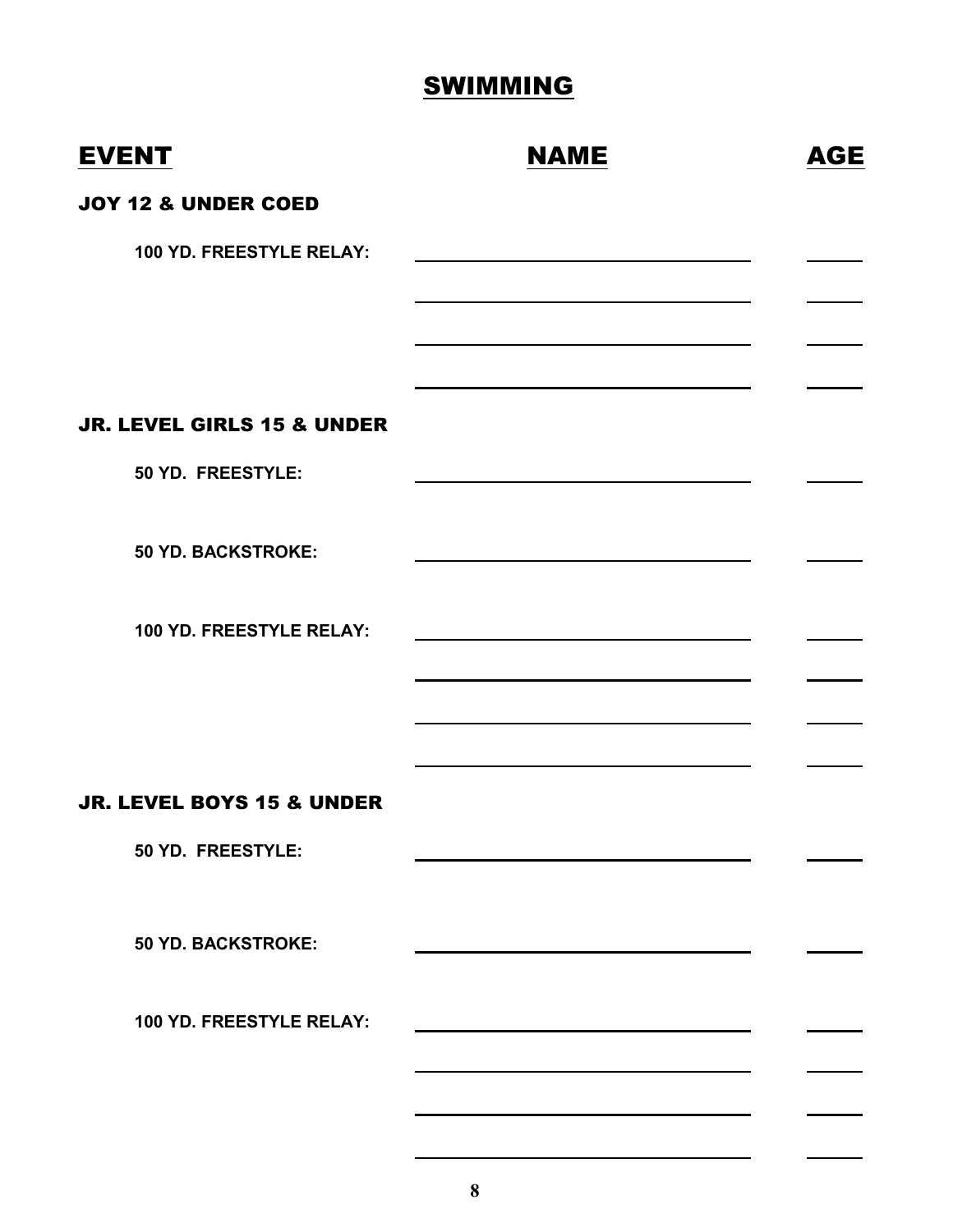| <b>EVENT</b>                          | <b>NAME</b> | <b>AGE</b> |
|---------------------------------------|-------------|------------|
| <b>SR. LEVEL GIRLS 18 &amp; UNDER</b> |             |            |
| 50 YD. FREESTYLE:                     |             |            |
| <b>50 YD. BACKSTROKE:</b>             |             |            |
| <b>50 YD. BREASTROKE:</b>             |             |            |
| 50 YD. BUTTERFLY:                     |             |            |
| 100 YD. FREESTYLE:                    |             |            |
| 100 YD. FREESTYLE RELAY:              |             |            |
|                                       |             |            |
|                                       |             |            |
| 200 YD. MEDLEY RELAY:                 |             |            |
|                                       |             |            |
|                                       |             |            |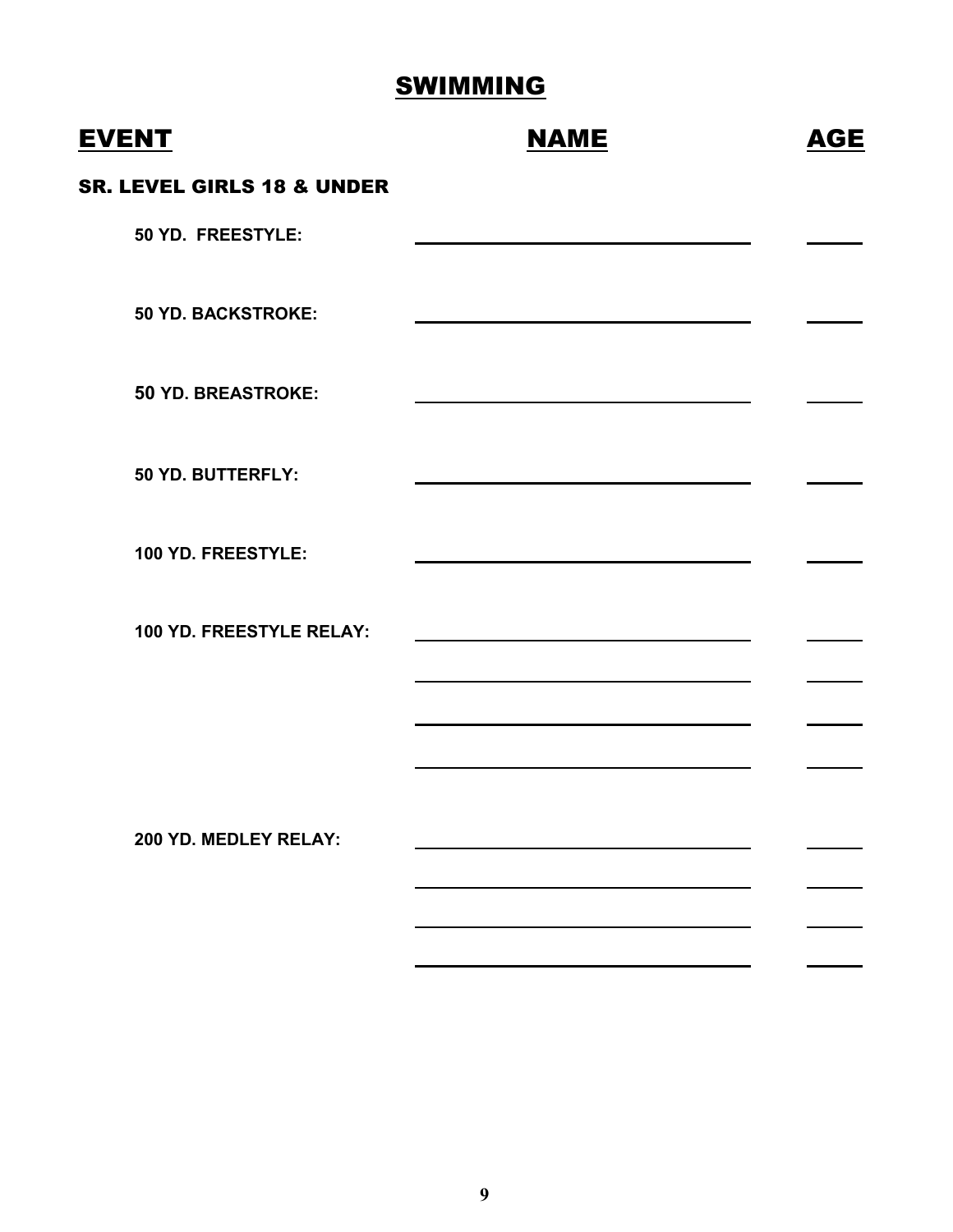| <b>EVENT</b>                         | <b>NAME</b> | <b>AGE</b> |
|--------------------------------------|-------------|------------|
| <b>SR. LEVEL BOYS 18 &amp; UNDER</b> |             |            |
| 50 YD. FREESTYLE:                    |             |            |
| <b>50 YD. BACKSTROKE:</b>            |             |            |
| <b>50 YD. BREASTROKE:</b>            |             |            |
| 50 YD. BUTTERFLY:                    |             |            |
| 100 YD. FREESTYLE:                   |             |            |
| 100 YD. FREESTYLE RELAY:             |             |            |
|                                      |             |            |
|                                      |             |            |
| 200 YD. MEDLEY RELAY:                |             |            |
|                                      |             |            |
|                                      |             |            |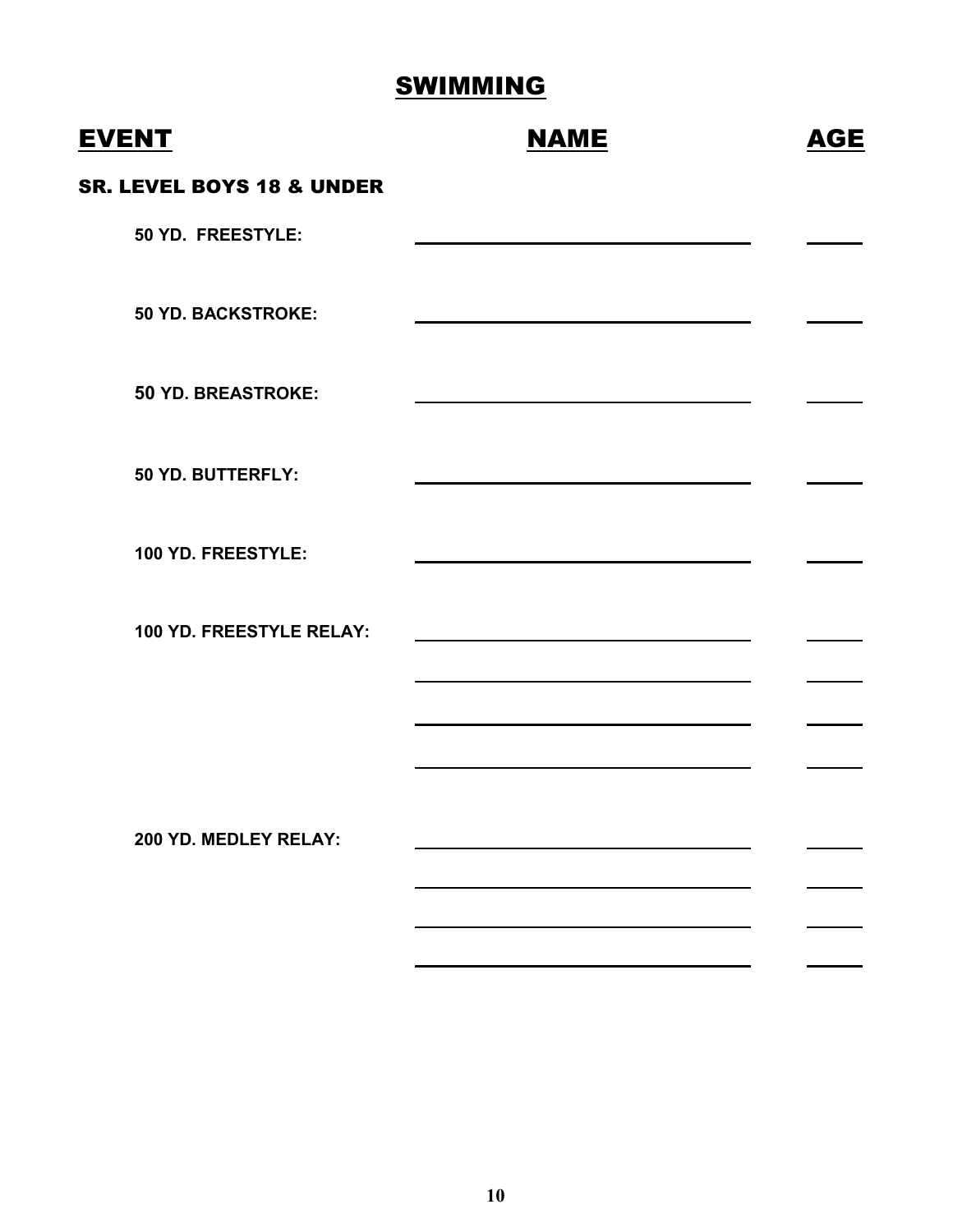## **TENNIS**

| <b>BOYS 13-15</b>  |  |
|--------------------|--|
| <b>SINGLES:</b>    |  |
| (2 Boys Only)      |  |
|                    |  |
| <b>DOUBLES:</b>    |  |
| (1 Team Only)      |  |
| <b>GIRLS 13-15</b> |  |
| <b>SINGLES:</b>    |  |
| (2 Girls Only)     |  |
|                    |  |
| <b>DOUBLES:</b>    |  |
| (1 Team Only)      |  |
|                    |  |
|                    |  |
|                    |  |
| <b>BOYS 16-18</b>  |  |
|                    |  |
| <b>SINGLES:</b>    |  |
| (2 Boys Only)      |  |
|                    |  |
| <b>DOUBLES:</b>    |  |
| (1 Team Only)      |  |
|                    |  |
| <b>GIRLS 16-18</b> |  |
| <b>SINGLES:</b>    |  |
| (2 Girls Only)     |  |
|                    |  |
| <b>DOUBLES:</b>    |  |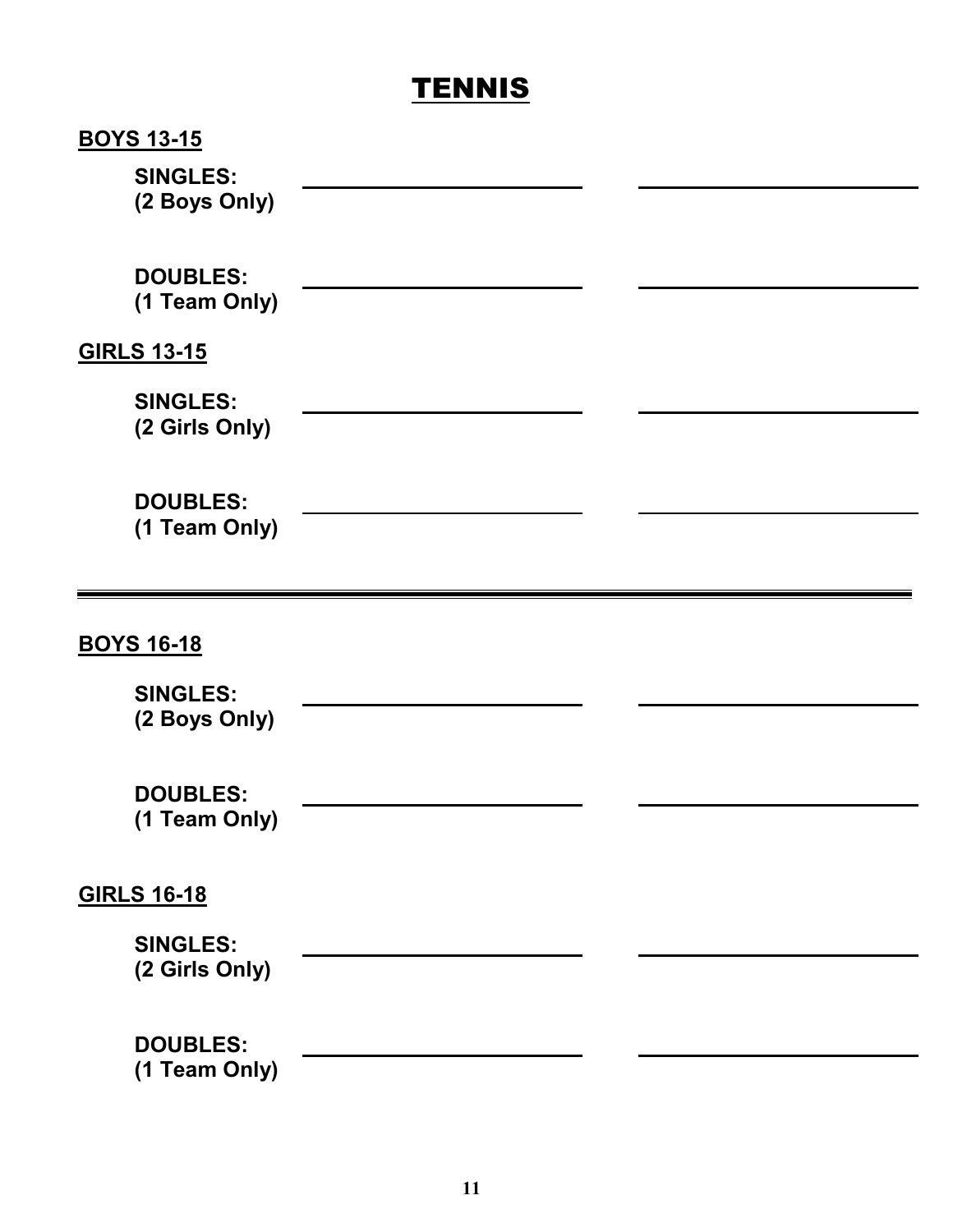# TABLE TENNIS

| <b>BOYS 13-15</b>  |                                                                                           |  |
|--------------------|-------------------------------------------------------------------------------------------|--|
| <b>SINGLES:</b>    |                                                                                           |  |
|                    |                                                                                           |  |
|                    |                                                                                           |  |
| <b>DOUBLES:</b>    |                                                                                           |  |
|                    |                                                                                           |  |
|                    |                                                                                           |  |
| <b>GIRLS 13-15</b> |                                                                                           |  |
| <b>SINGLES:</b>    |                                                                                           |  |
|                    |                                                                                           |  |
|                    |                                                                                           |  |
| <b>DOUBLES:</b>    |                                                                                           |  |
|                    |                                                                                           |  |
|                    |                                                                                           |  |
|                    |                                                                                           |  |
|                    |                                                                                           |  |
| <b>BOYS 16-18</b>  |                                                                                           |  |
| <b>SINGLES:</b>    |                                                                                           |  |
|                    |                                                                                           |  |
|                    |                                                                                           |  |
| <b>DOUBLES:</b>    |                                                                                           |  |
|                    |                                                                                           |  |
| <b>GIRLS 16-18</b> |                                                                                           |  |
|                    |                                                                                           |  |
| <b>SINGLES:</b>    |                                                                                           |  |
|                    |                                                                                           |  |
| <b>DOUBLES:</b>    | the control of the control of the control of the control of the control of the control of |  |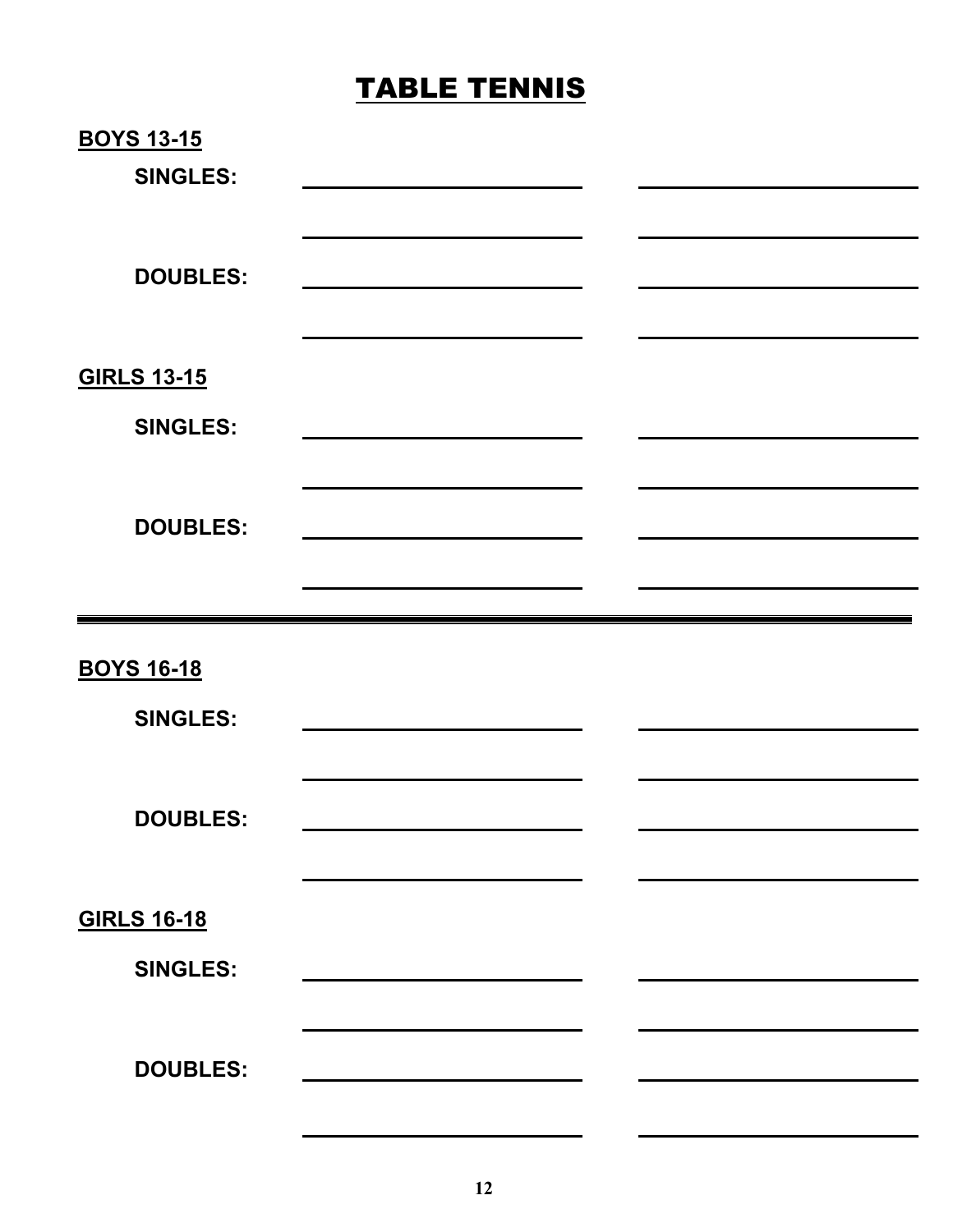## J.O.Y. CHESS

| 7-10 CO-ED:         |                                                                                                                       |  |
|---------------------|-----------------------------------------------------------------------------------------------------------------------|--|
| 11-12 CO-ED:        |                                                                                                                       |  |
|                     | <b>G.O.Y.A CHESS</b>                                                                                                  |  |
| 13-15 CO-ED:        |                                                                                                                       |  |
| 16-18 CO-ED:        |                                                                                                                       |  |
|                     | <b>J.O.Y. CHECKERS</b>                                                                                                |  |
| 7-10 CO-ED:         | <u> 1980 - Jan Store, prima po</u>                                                                                    |  |
| 11-12 CO-ED:        |                                                                                                                       |  |
|                     | <b>G.O.Y.A. CHECKERS</b>                                                                                              |  |
| 13-15 CO-ED:        | <u> 1980 - Jan Stein Harry Harry Harry Harry Harry Harry Harry Harry Harry Harry Harry Harry Harry Harry</u>          |  |
| <u>16-18 CO-ED:</u> | <u> 1989 - Johann Harry Harry Harry Harry Harry Harry Harry Harry Harry Harry Harry Harry Harry Harry Harry Harry</u> |  |